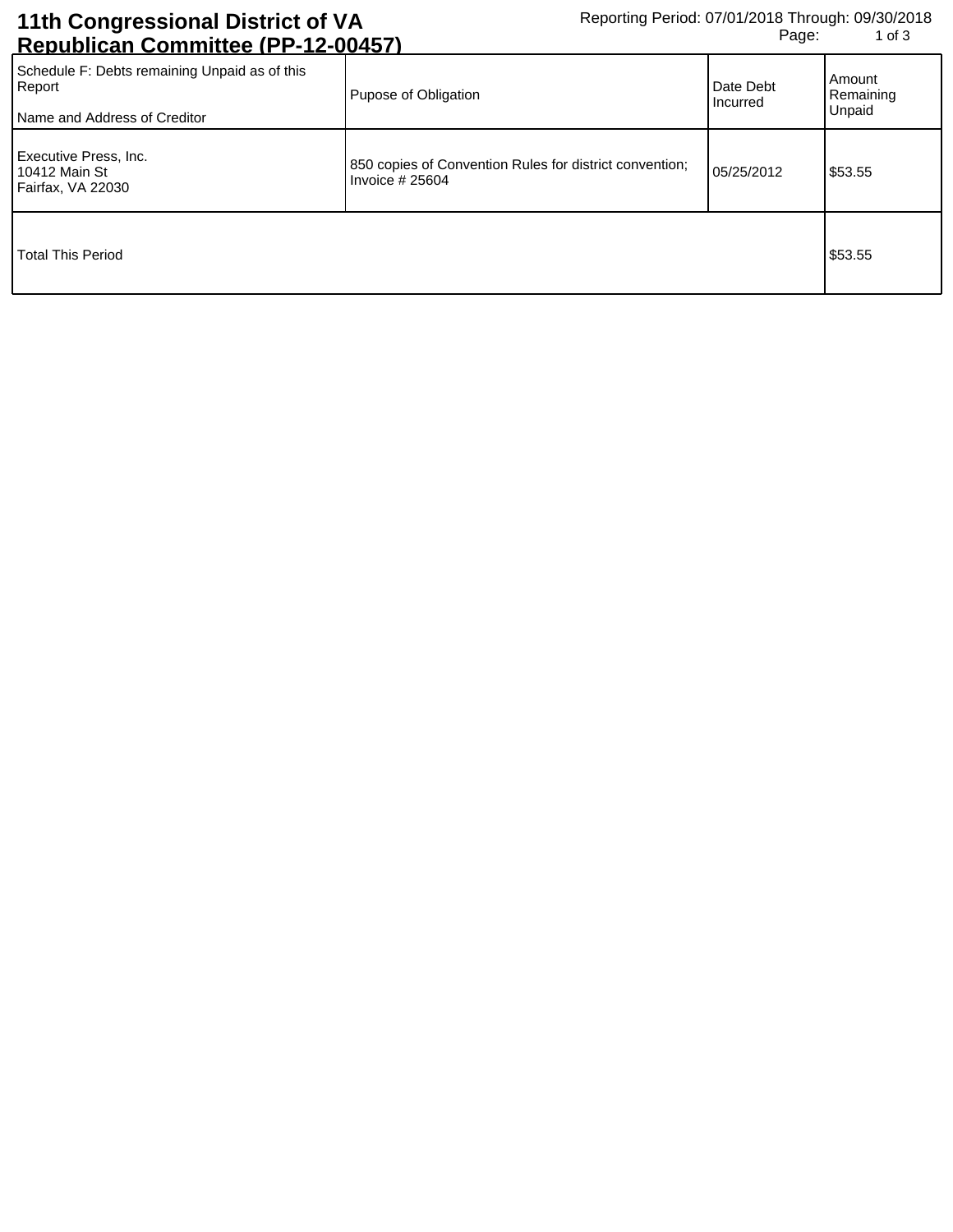## **11th Congressional District of VA Republican Committee (PP-12-00457)**

| <b>Schedule G: Statement of Funds</b>                          | <b>Number of</b>     | Amount |        |
|----------------------------------------------------------------|----------------------|--------|--------|
|                                                                | <b>Contributions</b> |        |        |
| <b>Contributions Received This Period</b>                      |                      |        |        |
| 1. Schedule A [Over \$100]                                     | 0                    | \$0.00 |        |
| 2. Schedule B [Over \$100]                                     | 0                    | \$0.00 |        |
| 3. Un-itemized Cash Contributions [\$100 or less]              | 0                    | \$0.00 |        |
| 4. Un-itemized In-Kind Contributions [\$100 or less]           | 0                    | \$0.00 |        |
| 5. Total                                                       | 0                    |        | \$0.00 |
| <b>Bank Interest, Refunded Expenditures and Rebates</b>        |                      |        |        |
| 6. Schedule C [also enter on Line 17b on Schedule H]           |                      |        | \$0.00 |
| <b>Expenditures Made This Period</b>                           |                      |        |        |
| 7. Schedule B [From line 2 Above]                              |                      | \$0.00 |        |
| 8. Un-itemized In-Kind contributions [From line 4 Above]       |                      | \$0.00 |        |
| 9. Schedule D [Expenditures]                                   |                      | \$0.00 |        |
| 10. Total [add lines 7, 8 and 9]                               |                      |        | \$0.00 |
| <b>Reconciliation of Loan Account</b>                          |                      |        |        |
| 11. Beginning loan balance [from line 15 of last report]       |                      | \$0.00 |        |
| 12. Loans received this period [from Schedule E-Part 1]        |                      | \$0.00 |        |
| 13. Subtotal                                                   |                      |        | \$0.00 |
| 14. Subtract: Loans repaid this period [from Schedule E-Part2] |                      | \$0.00 |        |
| 15. Ending loan balance                                        |                      |        | \$0.00 |